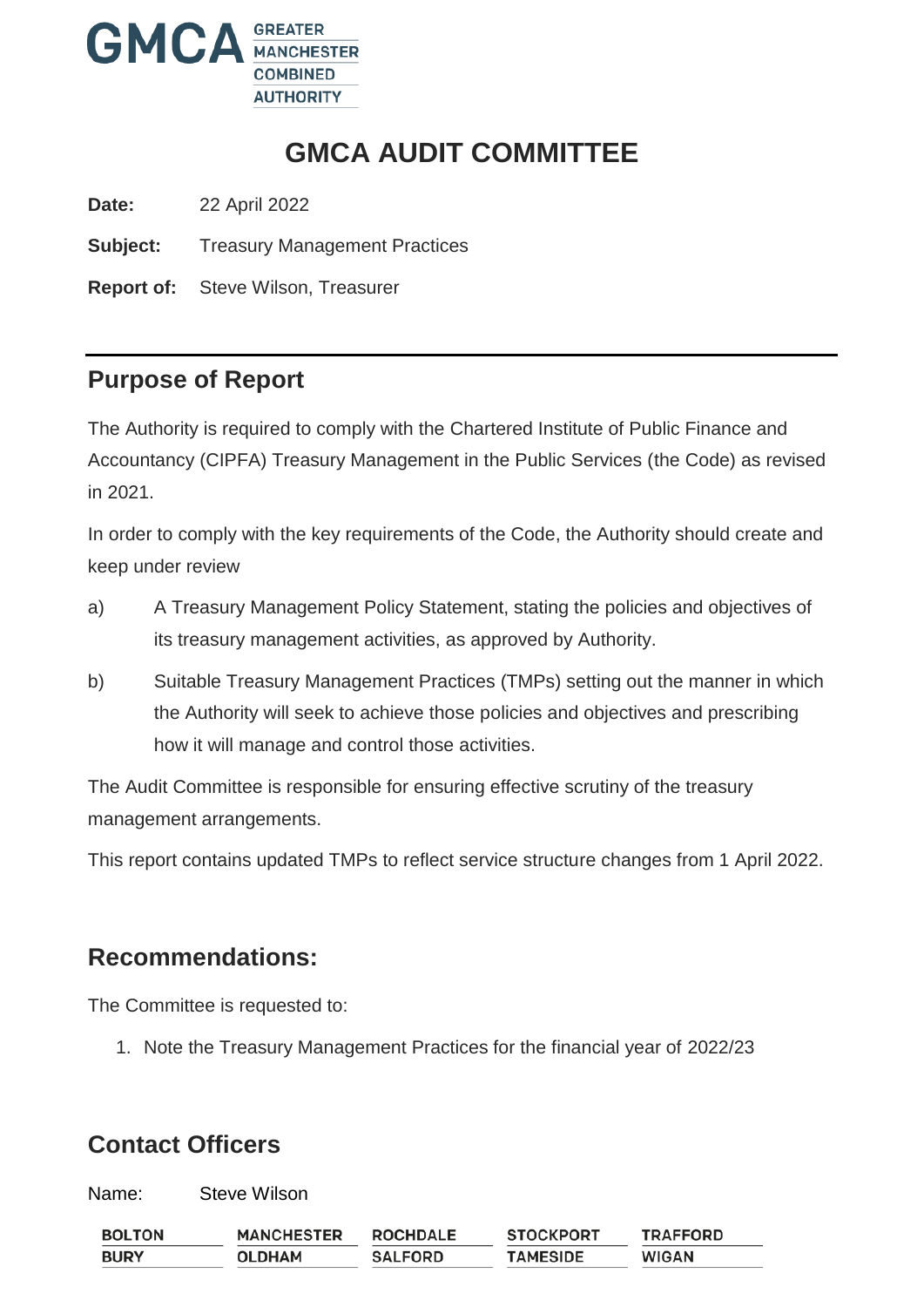E-mail: steve.wilson@greatermanchester-ca.gov.uk

Name: Rachel Rosewell

Position: Deputy Treasurer, GMCA

E-mail: [Rachel.rosewell@greatermanchester-ca.gov.uk](mailto:Rachel.rosewell@greatermanchester-ca.gov.uk)

Report authors must identify which paragraph relating to the following issues:

## **Equalities Impact, Carbon and Sustainability Assessment:**

N/A

### **Risk Management**

Risks are covered within the Treasury Management Practices

### **Legal Considerations**

This report fulfils the requirement to comply with the Chartered Institute of Public Finance and Accountancy (CIPFA) Treasury Management in the Public Services (The Code).

#### **Financial Consequences – Revenue**

None

#### **Financial Consequences – Capital**

None

#### **Number of attachments to the report: 2**

### **Comments/recommendations from Overview & Scrutiny**

#### **Committee**

N/A

#### **Background Papers**

None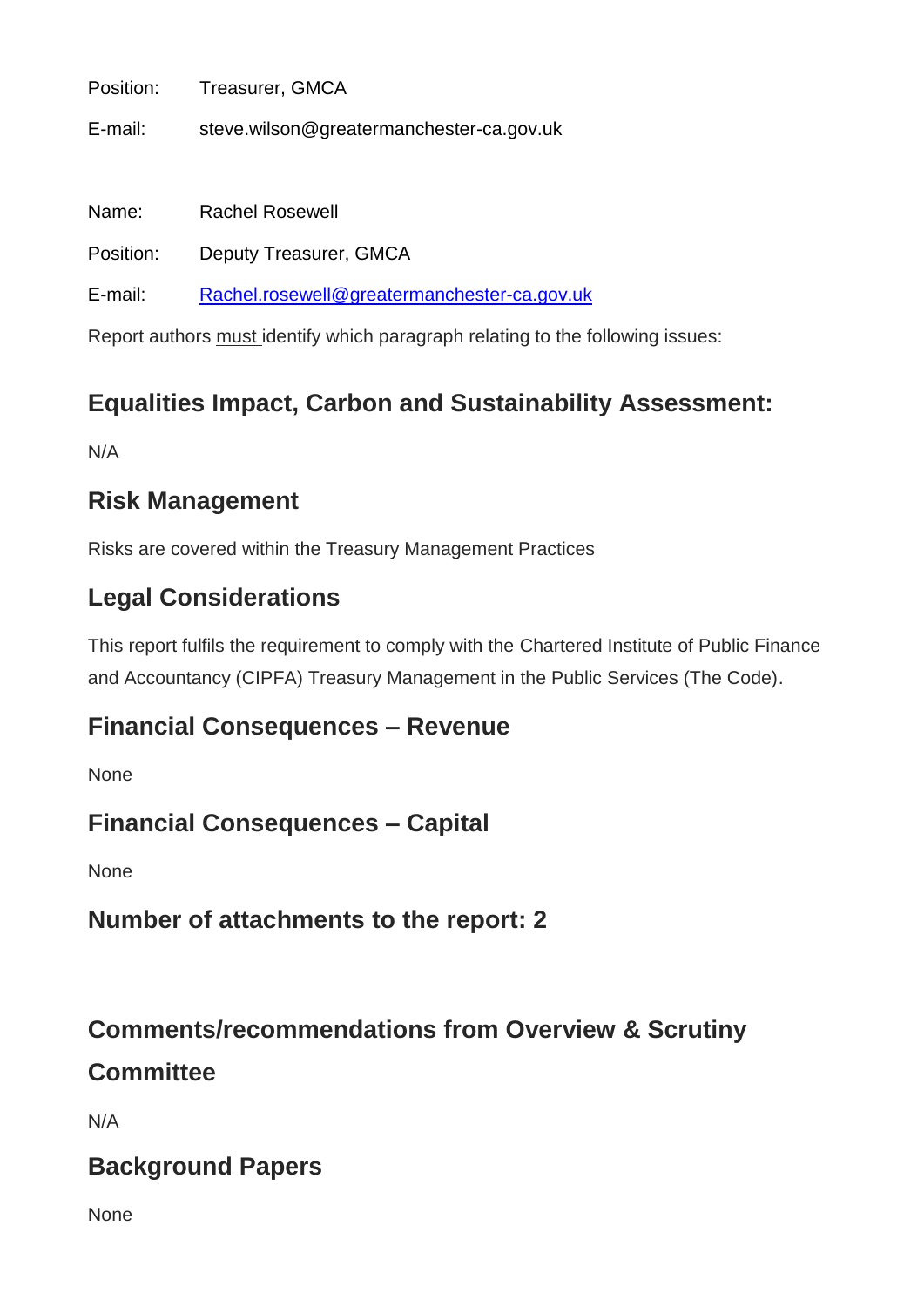# **Tracking/ Process**

Does this report relate to a major strategic decision, as set out in the GMCA Constitution

No

# **Exemption from call in**

Are there any aspects in this report which means it should be considered to be exempt from call in by the relevant Scrutiny Committee on the grounds of urgency?

No